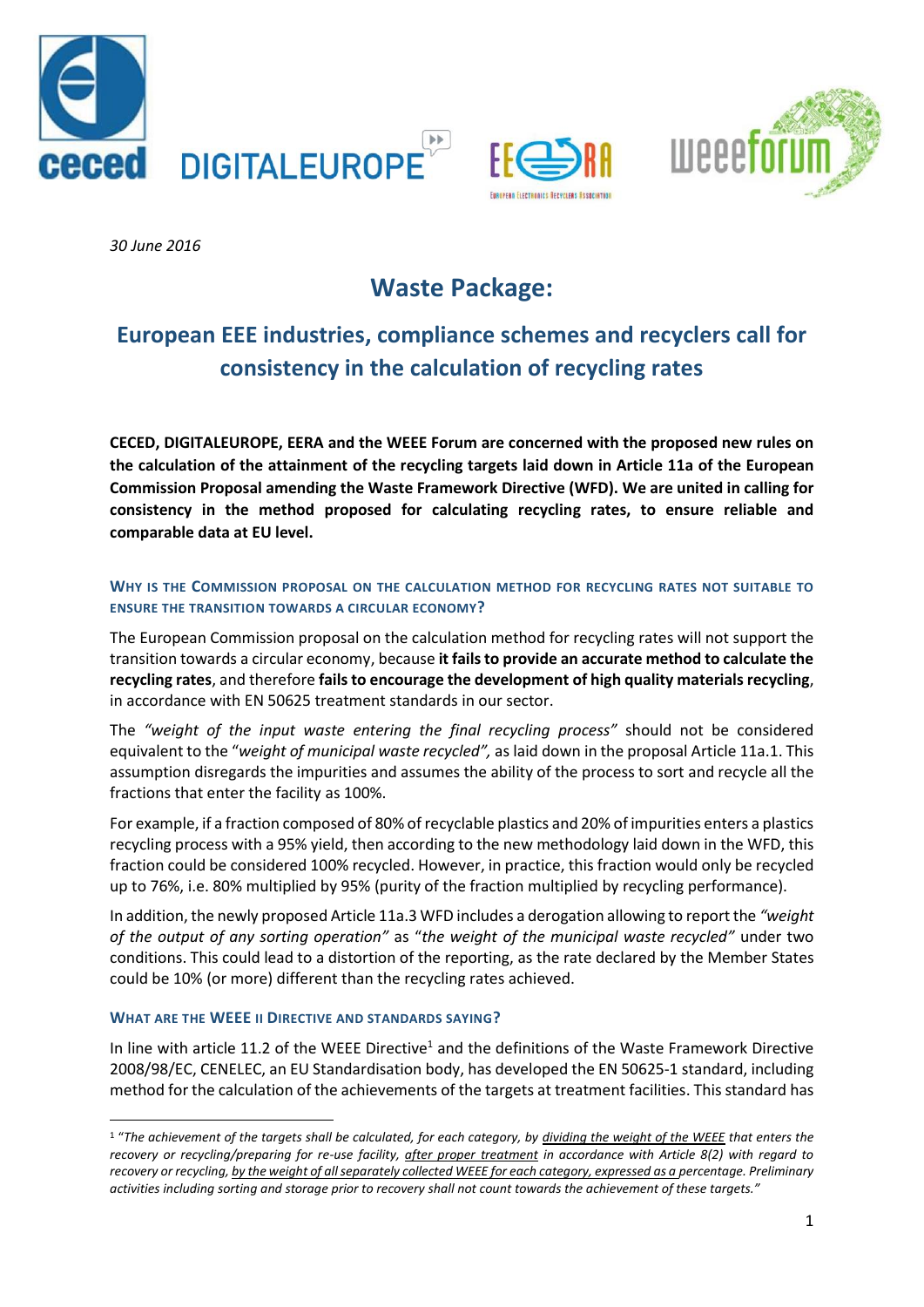been collaboratively developed by experts from producers' side, recyclers' side, compliance schemes, NGOs and consumer organisations. In a recent study for the European Commission<sup>2</sup>, a consortium of consultants has also underlined that "the most promising approach to benefit from advantages of output-based targets while taking into consideration the current reporting structures and data availability is to tackle non-harmonised reporting structures where different interpretation and practices are used […]" and that "the focus shall rely on referencing, fostering and enforcing the recently developed CENELEC standards (starting with EN 50625-1) as referred to in Article 8(5) of the new WEEE Directive".

**According to EN 50625-1** Collection, logistics & Treatment requirements for WEEE - Part 1: General treatment requirements, the process undergone by WEEE from collection to recycling or preparation for reuse is the following:



Consequently, the calculation of recycling and recovery rates is as follows:

- **For recycling rates: only the fractions recycled (output of material recycling) and the WEEE prepared for reuse are accounted in the achievements of the recycling targets**
- **For recovery rates: the material sent for recycling, other materials recovery (e.g. backfilling) and for energy recovery are accounted in the recovery targets.**

#### **WHY IS THIS THE APPROPRIATE CALCULATION METHOD FOR THE WEEE STREAMS?**

**.** 

WEEE is a mixed stream composed of hundreds of different products that have reached their end-oflife, which should always be separately collected, and not be mixed with other waste or other materials with different properties.

With the methodology set in the EN standards to calculate recycling rates, **WEEE ending up in landfill, incinerated or illegally exported, material disposed of after treatment are not accounted into the recycling targets**. The recycling rates reported to the authorities reflect the rates that have been appropriately and effectively recycled/recovered, without any derogation possible.

<sup>2</sup> Study on WEEE recovery targets, preparation for re-use targets and [on the method for calculation of the](http://ec.europa.eu/environment/waste/weee/pdf/16.%20Final%20report_approved.pdf) [recovery targets](http://ec.europa.eu/environment/waste/weee/pdf/16.%20Final%20report_approved.pdf) (2015)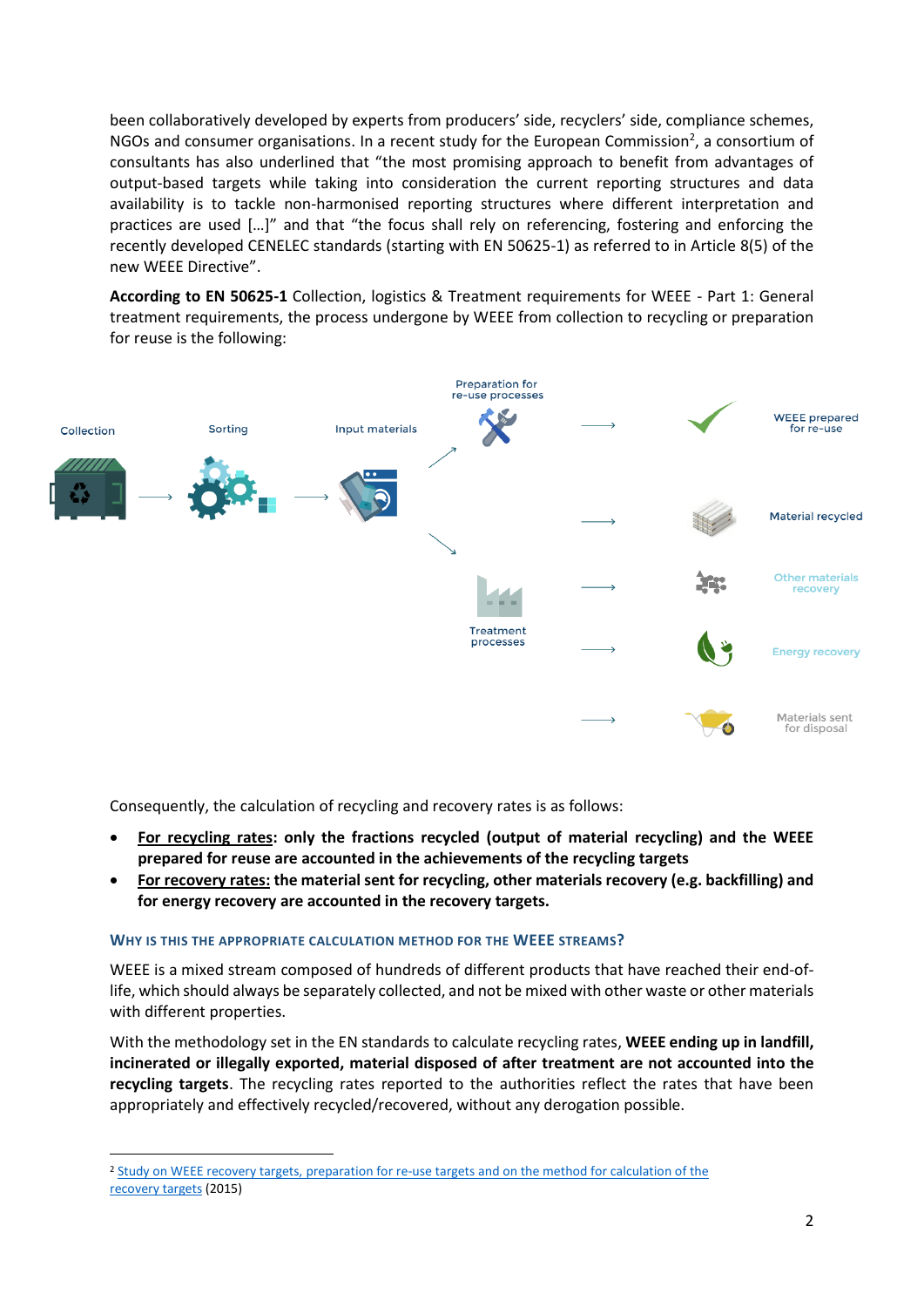#### **OUR RECOMMENDATIONS:**

CECED, DIGITALEUROPE, EERA and the WEEE Forum support the European Commission ambitions to ensure high quality material recycling and to harmonise the methods to measure recycling rates, ensuring comparable, reliable and timely data at EU level. Recycling and recovery rates, declared by Member States, are key indicators for monitoring implementation and achievements of waste legislation.

Due to the complexity of the WEEE streams and inherent differences between WEEE and other waste streams, **producers of electrical and electronic equipment, WEEE producer compliance schemes and recyclers recommend the use of the calculation method for WEEE laid down in EN 50625-1 standard pursuant to article 8.5 and complementing article 11.2 of the WEEE Directive.** In order to help to clarify and provide legal certainty to our sector**, the Waste Framework Directive should explicitly mention that the calculation methods set in accordance with the specific waste stream legislations prevail, i.e. rules set in Article 11a would only apply where specific waste stream legislation does not provide for a waste stream specific calculation method**.

However, if the calculation method set in Article 11a would also be considered as applicable to WEEE, **we then recommend that rules laid down in the newly proposed article 11a should be aligned with the WEEE Directive, consequently with the calculation method of recycling rates as given in the CENELEC EN 50625-1 standard.** The EN 50625 standards, in the final stages of completion in CENELEC, could create a level playing field<sup>3</sup>, uniform protection of the environment across Europe and uniform application of the method for calculating recycling and recovery rates for all the actors handling WEEE on the markets. Adherence to the normative requirements in the EN 50625 standards provides assurance that WEEE is collected, transported and treated in compliance with the Directive. We believe that harmonised high quality material recycling and measurement of the recycling rates for WEEE are decisive tools to develop the market for secondary raw materials, key to the transition towards a circular economy in the European Union.

**<sup>.</sup>** <sup>3</sup> CECED, DIGITALEUROPE, EERA, WEEE Forum Position Paper on Compliance with EN 50625